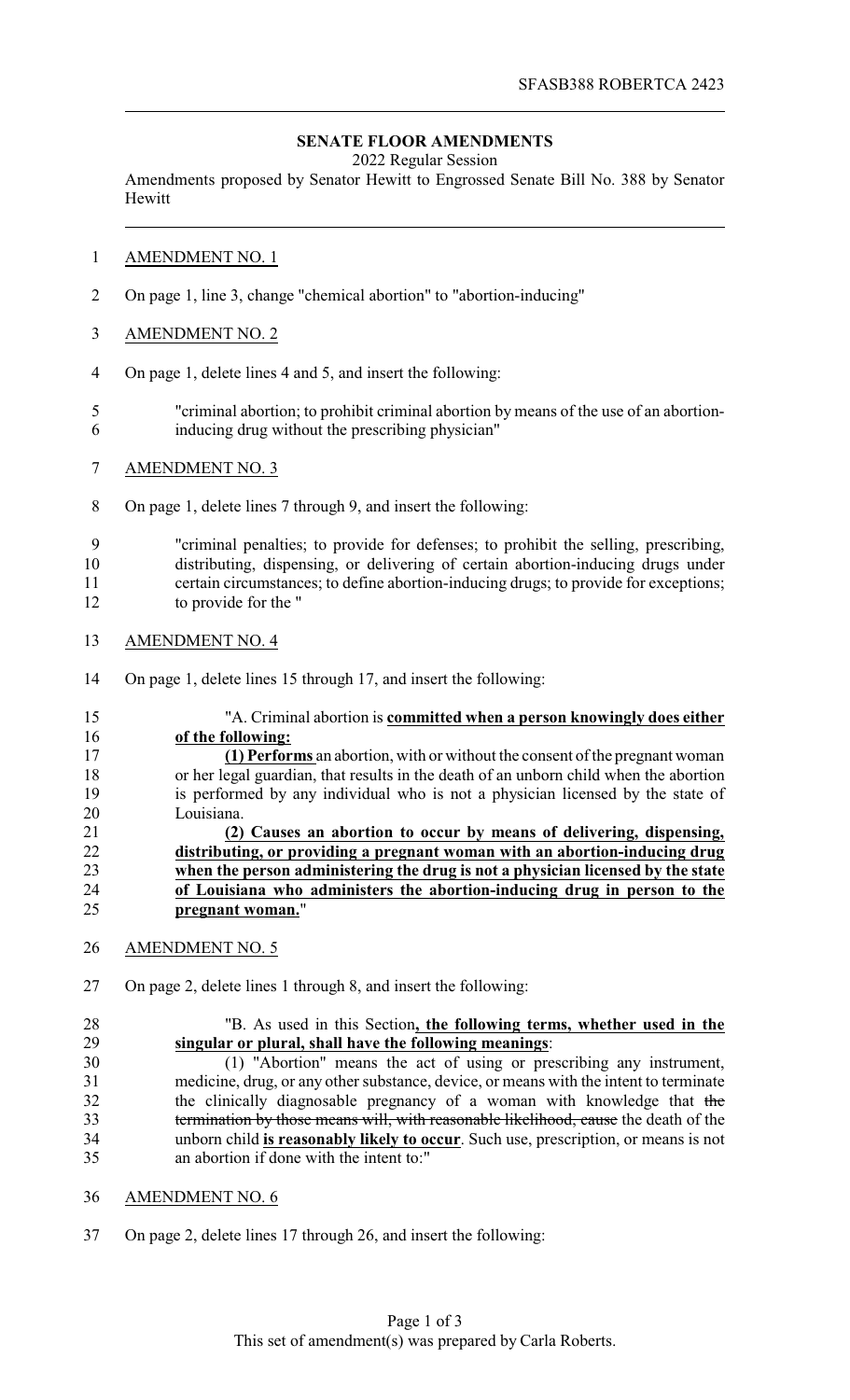| $\mathbf{1}$<br>$\overline{c}$<br>$\mathfrak{Z}$<br>$\overline{4}$<br>5 | "(2) "Abortion-inducing drug" means a drug, medicine, or other<br>substance prescribed, dispensed, or distributed that is intended to cause an<br>abortion. "Abortion-inducing drug" includes the use of drugs, medicines, or<br>other substances that are known to have abortion-inducing properties including<br>the Mifeprex regimen, misoprostol (Cytotec), or methotrexate."                                                                                                                                  |
|-------------------------------------------------------------------------|--------------------------------------------------------------------------------------------------------------------------------------------------------------------------------------------------------------------------------------------------------------------------------------------------------------------------------------------------------------------------------------------------------------------------------------------------------------------------------------------------------------------|
| 6                                                                       | <b>AMENDMENT NO. 7</b>                                                                                                                                                                                                                                                                                                                                                                                                                                                                                             |
| 7                                                                       | On page 3, delete lines 8 and 9, and insert the following:                                                                                                                                                                                                                                                                                                                                                                                                                                                         |
| $8\,$<br>9<br>10                                                        | $\frac{1}{2}(3)(5)$ "Unborn child" means the unborn offspring of human beings from the<br>moment of conception through pregnancy and until live birth shall have the same<br>meaning as provided in R.S. 14:2."                                                                                                                                                                                                                                                                                                    |
| 11                                                                      | <b>AMENDMENT NO. 8</b>                                                                                                                                                                                                                                                                                                                                                                                                                                                                                             |
| 12                                                                      | On page 3, line 24, after "Construction" insert "and Defenses"                                                                                                                                                                                                                                                                                                                                                                                                                                                     |
| 13                                                                      | <b>AMENDMENT NO. 9</b>                                                                                                                                                                                                                                                                                                                                                                                                                                                                                             |
| 14                                                                      | On page 3, delete lines 28 and 29, and insert the following:                                                                                                                                                                                                                                                                                                                                                                                                                                                       |
| 15<br>16<br>17<br>18<br>19<br>20<br>21<br>22                            | "(2) Any act taken or omission by a pregnant woman with regard to her own<br>unborn child.<br>(3) Possessing for her own consumption or consuming an abortion-<br>inducing drug by a pregnant woman in violation of this Section shall not subject<br>the pregnant woman to the criminal consequences.<br>(4) Lawfully prescribing, dispensing, or distributing a drug, medicine,<br>or other substance for a bona fide medical reason that is not intended to cause<br>an abortion in violation of this Section." |
| 23                                                                      | <b>AMENDMENT NO. 10</b>                                                                                                                                                                                                                                                                                                                                                                                                                                                                                            |
| 24                                                                      | On page 4, line 2, after "Chemical abortion" and insert "and abortion-inducing"                                                                                                                                                                                                                                                                                                                                                                                                                                    |
| 25                                                                      | <b>AMENDMENT NO. 11</b>                                                                                                                                                                                                                                                                                                                                                                                                                                                                                            |
| 26                                                                      | On page 4, delete lines 3 through 9, and insert the following:                                                                                                                                                                                                                                                                                                                                                                                                                                                     |
| 27<br>28<br>29<br>30<br>31<br>32                                        | "A. Except as provided in R.S. 40:1061.11, no abortion-inducing drug<br>may be sold, prescribed, dispensed, distributed, or delivered in this state in<br>violation of this Section.<br>B. As used in this Section, "abortion-inducing drug" shall have the same<br>meaning as provided in R.S. 14:32.9. "Abortion-inducing drug" shall not<br>include any of the following:"                                                                                                                                      |
| 33                                                                      | <b>AMENDMENT NO. 12</b>                                                                                                                                                                                                                                                                                                                                                                                                                                                                                            |
| 34                                                                      | On page 4, delete line 13 through 15, and insert the following:                                                                                                                                                                                                                                                                                                                                                                                                                                                    |
| 35<br>36<br>37                                                          | "C. Notwithstanding any other provision of law to the contrary, delivery<br>to a person in Louisiana by mail-order, courier, or as a result of a sale made via<br>the internet in violation of this Section is strictly prohibited."                                                                                                                                                                                                                                                                               |
| 38                                                                      | <b>AMENDMENT NO. 13</b>                                                                                                                                                                                                                                                                                                                                                                                                                                                                                            |
|                                                                         |                                                                                                                                                                                                                                                                                                                                                                                                                                                                                                                    |

 On page 4, line 18, delete "**mifepristone or misprostol**" and insert "**an abortion-inducing drug**"